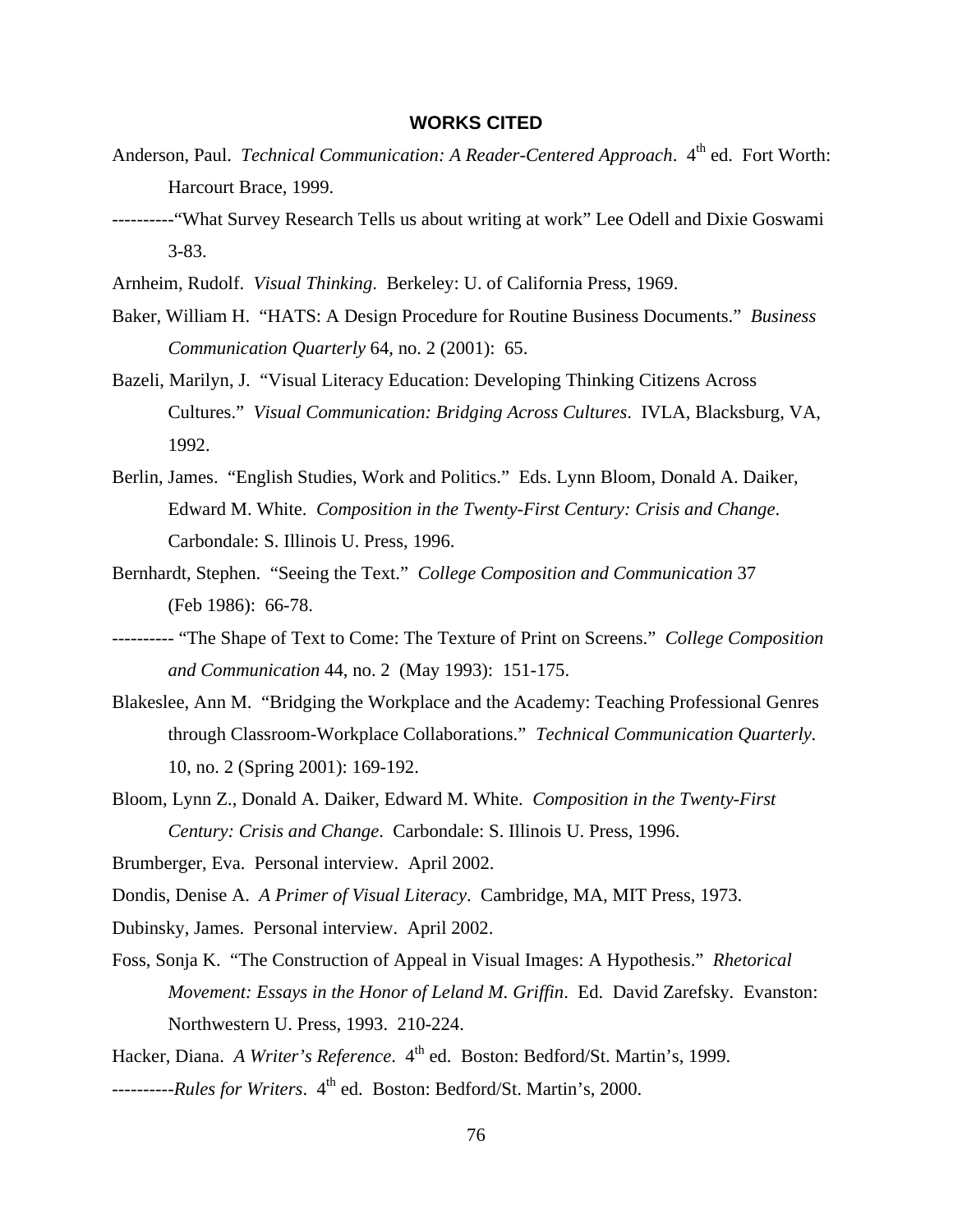- Hassett, Michael J. "Teaching the Rhetoric of Document Design." *Business Communication Quarterly* 59 (1996): 65.
- ---------- Rachel W. Lott. "Seeing Student Texts." *Composition Studies/Freshman English News* 28 (2000): 29-47.
- Heilker, Paul. Personal interview. April 2002.
- Horn, Robert E. *Visual Language: Global Communication for the 21st Century*. Bainbridge Island, WA: MacroVU, Inc., 1998.
- James, Edmund J. *The Origin of the Land Grant Act of 1862*. Urbana: U. of Illinois, 1910.
- Kaufer, David S., Brian S. Butler. *Rhetoric and the Arts of Design*. Mahwah, NJ: Lawrence Erlbaum, 1996.
- Kostelnick, Charles. "From Pen to Print: The New Visual Landscape of Professional Communication." *Journal of Business and Technical Communication*. 8.1 (1994): 91-117.
- Lunsford, Andrea A., John J. Ruszkiewicz, Keith Walters. *Everything's an Argument*. 2<sup>nd</sup> ed. Boston: Bedford/St. Martin's, 2001.
- McKim, Robert H. *Experiences in Visual Thinking*. Monterey: Brooks/Cole, 1980.
- Moriarty, Sandra E. "A Conceptual Map of Visual Communication." *Journal of Visual Literacy* 17.2 (1997): 9-24.
- Odell, Lee, Dixie Goswami. *Writing in Non-Academic Settings*. New York: Guilford Press, 1985.
- Radcliffe, David. Personal interview. April 2002.
- Robbins, Bruce. "Weaving Workplace Writing into the English Classroom." *English Journal* 91 (2001): 41-45.
- Reither, James A. "Scenic Motives for Collaborative Writing in Workplace and School." *Writing in the Workplace: New Research and Perspectives*. Ed. Rachel Spilka. Carbondale and Edwardsville: Southern Ill. Press, 1993. 195-219.
- Spilka, Rachel. *Writing in the Workplace: New Research Perspectives*. Carbondale: S. Illinois U. Press, 1993.
- Tebeaux, Elizabeth. "Writing in Academe; Writing at Work: Using Visual Rhetoric to Bridge the Gap." *Journal of Teaching Writing* 7 (1988): 215-36.
- ---------- "Teaching Professional Communication in the Information Age: Problems in Sustaining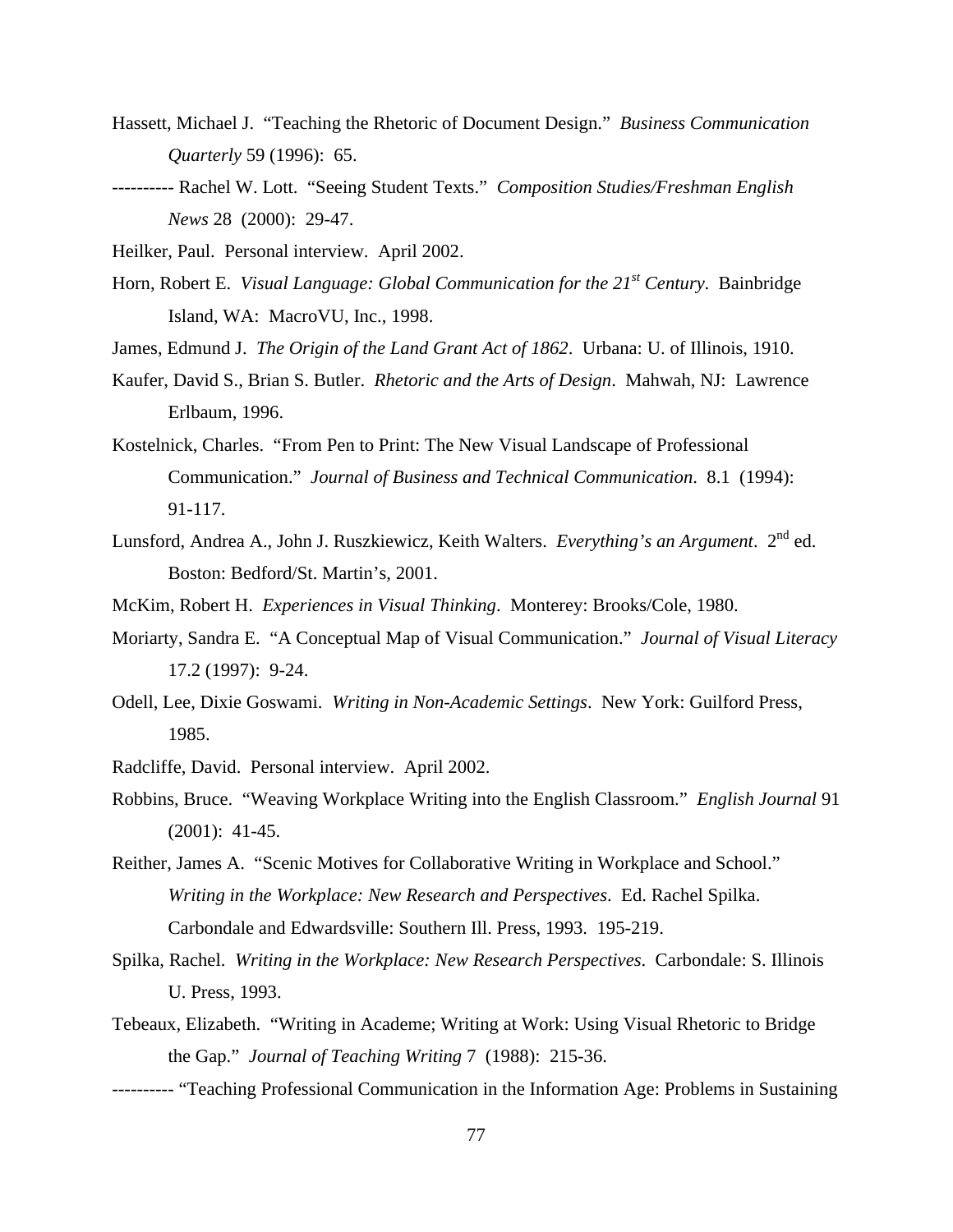Relevance." *Journal of Business and Technical Communication* 2 (1988): 44-58.

- ---------- "Technical Writing for English Majors: Discourse Education for the Information Age." *Teaching English in the Two-Year College* 17 (1990): 197-208.
- ---------- "The Trouble with Employees' Writing May Be Freshman English." *Teaching English in the Two-Year College* 15 (Feb 1988): 9-19.
- Vogel, Susan, Pamela Adelman. *Success for College Students with Learning Disabilities*. New York: Springer-Verlag, 1993.
- Virginia Tech First-year Writing Program. Virginia Tech. Feb. 19, 2003. <http://www.english.vt.edu/writing/fstyrguid.htm>.

Wong, Bernice. *The ABCs of Learning Disabilities*. San Diego: Academic Press, 1996.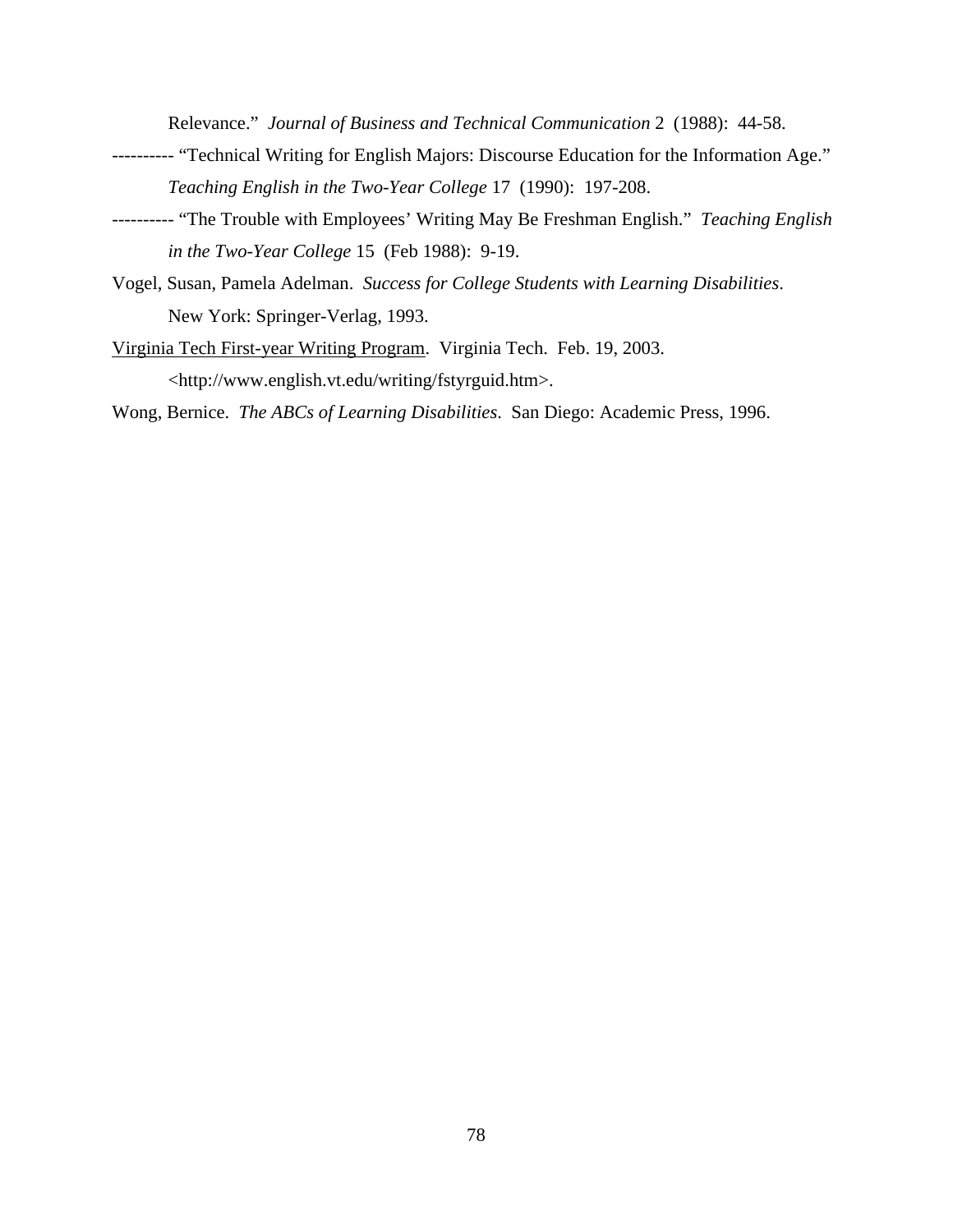## **WORKS REFERENCED**

- Anderson, Lester G. *Land-Grant Universities and Their Continuing Challenge*. Michigan State UP, 1976.
- Allen, Nancy J. "Ethics and Visual Rhetoric: Seeing's Not Believing Anymore." *Technical Communication Quarterly* 5 (1996): 87-105.
- Autrey, Ken. "Toward a Rhetoric of Journal Writing." *Rhetoric Review* 10 (1991): 74-90.
- Babin, Edith, Kimberly Harrison. *Contemporary Composition Studies: A Guide to Theorists and Terms*. Westport: Greenwood Press, 1999.
- Benson, Philippa. "Writing Visually: Design Considerations in Technical Publications." *Technical Communication* 32, no. 4 (1985): 35-39.
- Bernhardt, Stephen A. "Teaching English: Workplace Literacy." *The Clearing House* 65, no. 3 (Jan 1992): 132-136.
- ---------- "Teaching for Change, Vision, and Responsibility." *Technical Communication* 42, no. 4 (1995): 600-03.
- ---------- *Expanding Literacies: English Teaching and the New Workplace*. Albany: SUNY Press, 1998.
- Blackburn-Brockman, Elizabeth. "Prewriting, Planning, and Professional Communication." *English Journal* (November 2001): 51-53.
- Brasseur, Lee. "Visual Literacy in the Computer Age: A Complex Perceptual Landscape." Computers and Technical Communication: Pedagogical and Programmatic Perspectives. Ed. Stuart Selber. Greenwich: Ablex, 1997. 75-96.
- Britton, Bruce K., Shawn M. Glynn. *Computer Writing Environments: Theory, Research, and Design*. Hillsdale: Lawrence Erlbaum, 1989.
- Buchanan, Richard. "Declaration by Design: Rhetoric, Argument, and Demonstration in Design Practice." *Design Discourse: History, Theory, Criticism*. Ed. Victor Margolin. Chicago: U. of Chicago Press, 1989. 91-109.
- Burke, Kenneth. *Language as a Symbolic Act: Essays on Life, Literature, and Method*. Berkley: U. of California Press, 1966.
- Burnett, Rebecca E. *Technical Communication*. 5<sup>th</sup> ed. Fort Worth: Harcourt-Brace, 2001.
- Clark-Baca, Judy, Darrell G. Beauchamp, Roberts A. Braden. *Visual Communication: Bridging Across Culture*. IVLA, Blacksburg, VA, 1992.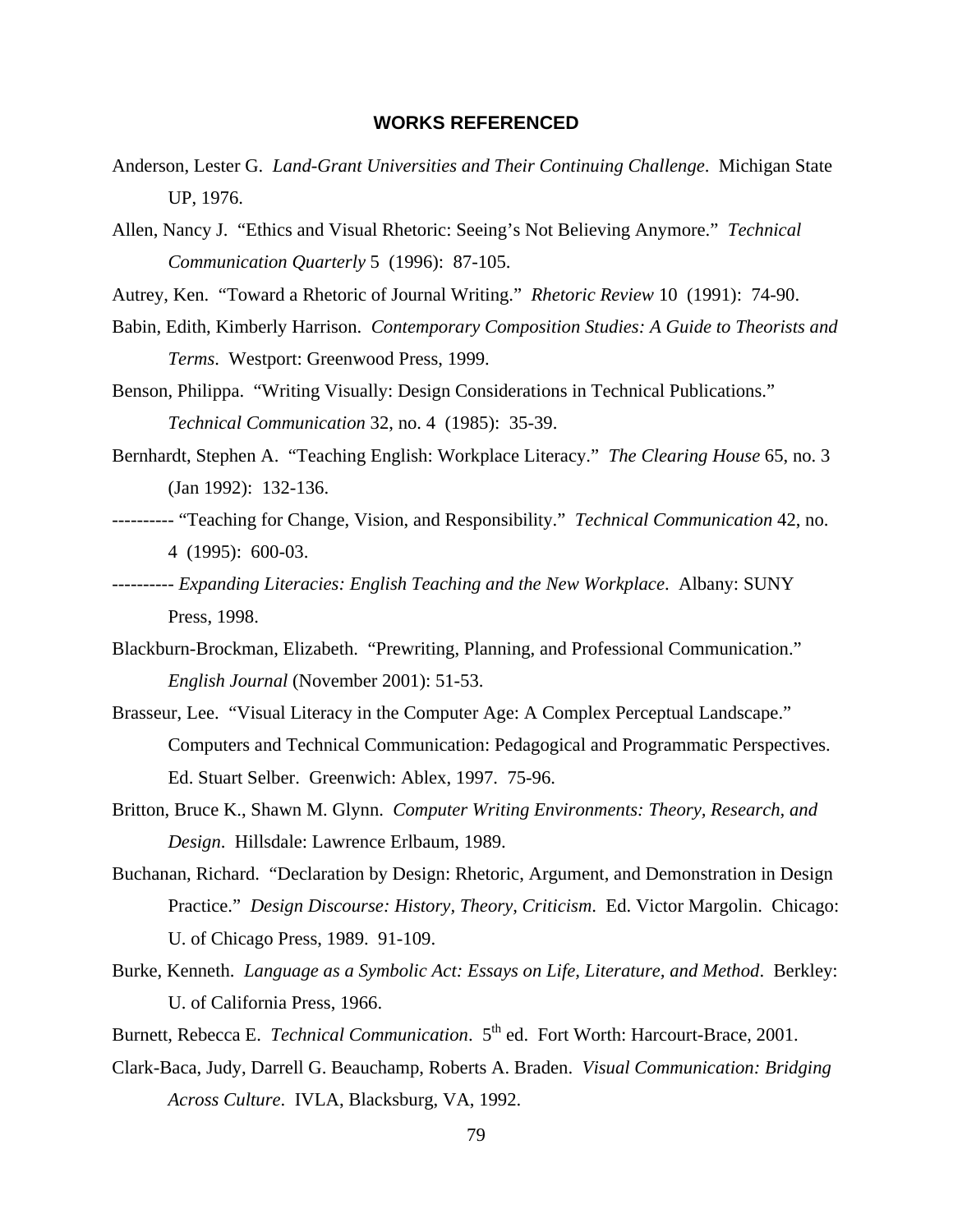- Curry, Jerome. "Helping Business Writing Students Improve as Document Designers." *Bulletin of the Association for Business Communication* 57 (1994): 17-19.
- Craig, Judith Cape. "The Missing Link between School and Work: Knowing the Demands of the Workplace." *English Journal* (November 2001): 46-50.
- Darvin, Jacqueline. "Beyond Filling Out Forms: A More Powerful Version of Workplace Literature." *English Journal* (November 2001): 35-40.
- Derrida, Jacque. *Of Grammatology*. Trans. Gayatri Spivak. Baltimore: Johns Hopkins U. Press, 1976.
- Freedman, Sarah W. "Moving Writing Research into the 21<sup>st</sup> Century." *Composition in the Twenty-First Century: Crisis and Change*. Ed. Lynn Z. Bloom, Donald A. Daiker, Edward M. White. Carbondale and Edwardsville: Southern Ill. Press, 1996. 183-193.
- Gilbert, Pamela K. "Meditations upon Hypertext: A Rhetorethics for Cyborgs." *The Kinneavy Papers: Theory and the Study of Discourse*. Ed. Lynn Worsham, Sidney Dobrin, Gary A. Olson. Albany: SUNY Press. 255-275.
- Gozemba, Patricia Andrea. *The Effect of Rhetoric Training in Visual Literacy on the Writing Skills of College Freshman*. Diss. Boston University School of Education, 1976.
- Griffin, C. Williams. *Teaching Writing in All Disciplines*. San Francisco: Jossey-Bass, 1982.
- Haynes, Kathleen J. M., Linda K. Robertson. "An Application of Usability Criteria in the Classroom." *Technical Writing Teacher* 18 (1991): 236-42.
- Henry, James. *Writing in Workplace Cultures: An Archaeology of Professional Writing*. Carbondale: S. Illinois U. Press, 2000.
- Jewitt, Carey, Gunter Kress, Jon Ogborn. "Exploring Learning Through Visual, Action and Linguistic Communication: the Multimodal Environment of a Science Classroom." *Educational Review* 53 (2001): 5-18.
- Johnson, T.R., Shirley Morahan. *Teaching Composition: Background Readings*. Boston, MA: Bedford/St. Martin's, 2002.
- Johnson-Sheehan and Baehr. "Visual Thinking in Hypertext." *Technical Communication* 48, no. 1 (2001): 22-30.
- Kinross, Robin. "The Rhetoric of Neutrality." *Design Discourse: History, Theory, Criticism*. Ed. Victor Margolin. Chicago: U. of Chicago Press, 1989: 131-143.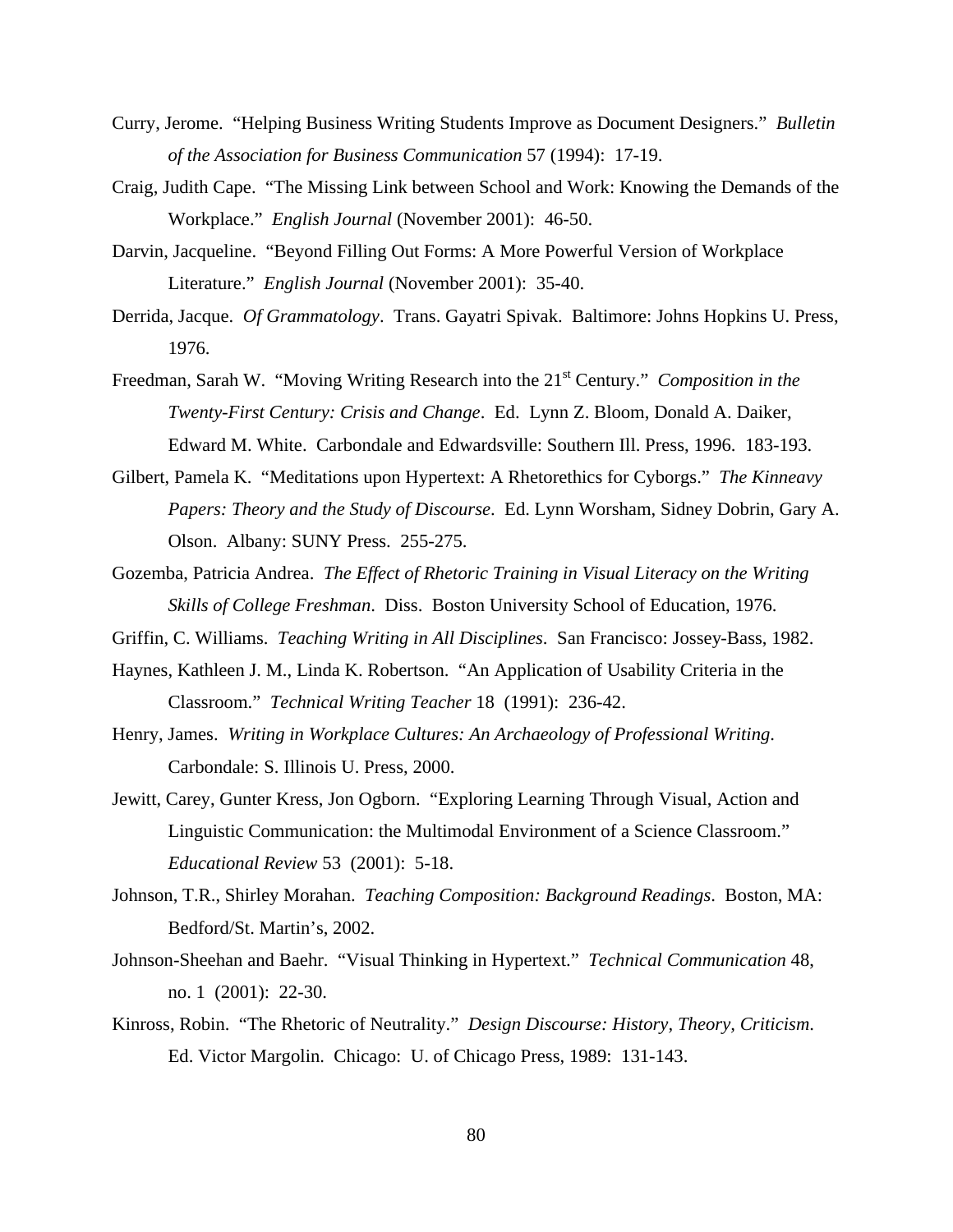- Kostelnick, Charles. "Visual Rhetoric: A Reader-Oriented Approach to Graphics and Design." *The Technical Writing Teacher* 16 (1989): 77-88.
- ---------- "Supra-textual Design: the Visual Rhetoric of Whole Documents." *Technical Communication Quarterly* 5 (1996): 33.
- ---------- "Process Paradigms in Design and Composition: Affinities and Directions." *College Composition and Communication* 40 (1989): 267-81.
- ---------- "The Rhetoric of Text Design in Professional Communication." *The Technical Writing Teacher* 17, no. 3 (1990): 189-202.
- Kramer, Robert, Stephen A. Bernhardt. "Teaching Text Design." *Technical Communication Quarterly* 5 (1996): 35-60.
- ---------- "Moving Instruction to the Web: Writing as Multi-Tasking." *Technical Communication Quarterly* 8, no. 3 (Summer 1999): 319-36.
- Kumpf, Eric P. "Visual Metadiscourse: Designing the Considerate Text." *Technical Communication Quarterly* 9 (2000): 401-24.
- Lanham, Richard A. Analyzing Prose. New York: Scribner's, 1983.
- ---------- *The Electronic Word: Democracy, Technology, and the Arts*. Chicago: U. of Chicago Press, 1993.
- Margolin, Victor. *Design Discourse: History, Theory, Criticism*. Chicago: U. of Chicago Press, 1989.
- Markel, Michael H. "What Students See: Word Processing and the Perception of Visual Design." *Computers and Composition* 15 (1998): 373-86.
- ---------- Kevin S. Wilson. "Design and Document Quality: Effects of Emphasizing Design Principles in the Technical Communication Course." *Technical Communication Quarterly* 5 (1996): 271-94.
- Mitchell, W. J. T., Ed. *The Language of Images*. U. of Chicago Press, 1980.
- Moore, Patrick, Chad Fitz. "Using Gestalt Theory to Teach Document Design and Graphics." *Technical Communication Quarterly* 2 (1993): 389-410.
- Parker, Roger C. *Looking Good in Print*. 4<sup>th</sup> ed. Scottsdale: Coriolis, 1998.
- Poggenpohl, Sharon Helmer. "Doubly Damned: Rhetoric and Visual." *Visible Language* 32 (1998): 200-33.